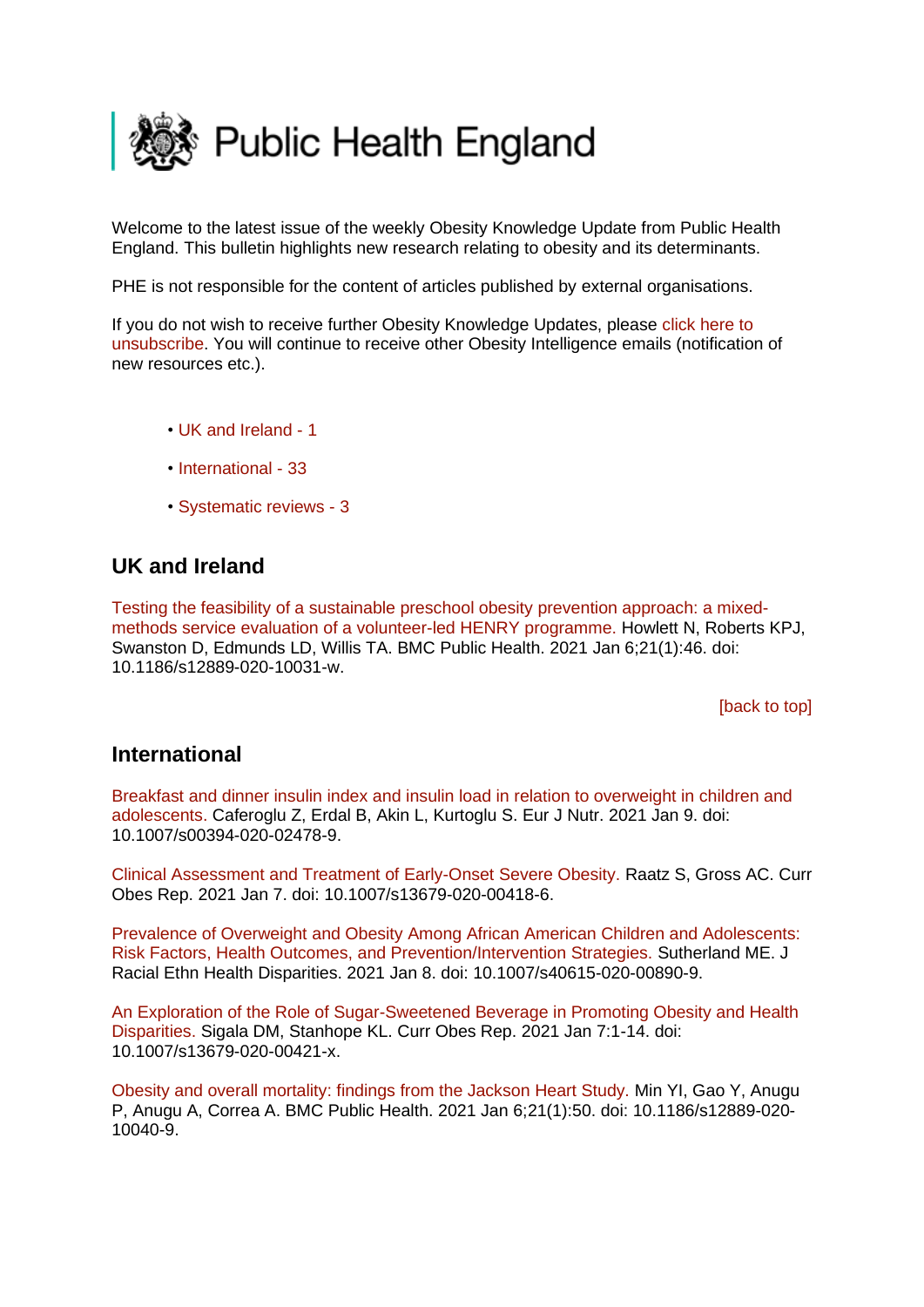[A measure development study of sugar-sweetened beverage-related knowledge, self](https://eur01.safelinks.protection.outlook.com/?url=https%3A%2F%2Fpubmed.ncbi.nlm.nih.gov%2F33413264%2F&data=04%7C01%7CMaggie.Graham%40phe.gov.uk%7C9e2a88e7d1a54e2fb5f208d8b650ae87%7Cee4e14994a354b2ead475f3cf9de8666%7C0%7C0%7C637459804921905110%7CUnknown%7CTWFpbGZsb3d8eyJWIjoiMC4wLjAwMDAiLCJQIjoiV2luMzIiLCJBTiI6Ik1haWwiLCJXVCI6Mn0%3D%7C1000&sdata=qXiFVO%2FdDfCVhQabikqMfDrKYomEfGUBNLjkshooFtI%3D&reserved=0)[efficacy, and intention among urban, low-income adults. H](https://eur01.safelinks.protection.outlook.com/?url=https%3A%2F%2Fpubmed.ncbi.nlm.nih.gov%2F33413264%2F&data=04%7C01%7CMaggie.Graham%40phe.gov.uk%7C9e2a88e7d1a54e2fb5f208d8b650ae87%7Cee4e14994a354b2ead475f3cf9de8666%7C0%7C0%7C637459804921905110%7CUnknown%7CTWFpbGZsb3d8eyJWIjoiMC4wLjAwMDAiLCJQIjoiV2luMzIiLCJBTiI6Ik1haWwiLCJXVCI6Mn0%3D%7C1000&sdata=qXiFVO%2FdDfCVhQabikqMfDrKYomEfGUBNLjkshooFtI%3D&reserved=0)eaton B, Wright JA, Bond JC, Quintiliani LM. BMC Public Health. 2021 Jan 7;21(1):69. doi: 10.1186/s12889-020-10073-0.

[The association between sleep health and weight change during a 12-month behavioral](https://eur01.safelinks.protection.outlook.com/?url=https%3A%2F%2Fpubmed.ncbi.nlm.nih.gov%2F33414489%2F&data=04%7C01%7CMaggie.Graham%40phe.gov.uk%7C9e2a88e7d1a54e2fb5f208d8b650ae87%7Cee4e14994a354b2ead475f3cf9de8666%7C0%7C0%7C637459804921905110%7CUnknown%7CTWFpbGZsb3d8eyJWIjoiMC4wLjAwMDAiLCJQIjoiV2luMzIiLCJBTiI6Ik1haWwiLCJXVCI6Mn0%3D%7C1000&sdata=sI%2BJdYtahUB1NdlgVJxicHRo93aIbdwq3r0uIvHcED0%3D&reserved=0)  [weight loss intervention. K](https://eur01.safelinks.protection.outlook.com/?url=https%3A%2F%2Fpubmed.ncbi.nlm.nih.gov%2F33414489%2F&data=04%7C01%7CMaggie.Graham%40phe.gov.uk%7C9e2a88e7d1a54e2fb5f208d8b650ae87%7Cee4e14994a354b2ead475f3cf9de8666%7C0%7C0%7C637459804921905110%7CUnknown%7CTWFpbGZsb3d8eyJWIjoiMC4wLjAwMDAiLCJQIjoiV2luMzIiLCJBTiI6Ik1haWwiLCJXVCI6Mn0%3D%7C1000&sdata=sI%2BJdYtahUB1NdlgVJxicHRo93aIbdwq3r0uIvHcED0%3D&reserved=0)line CE, Chasens ER, Bizhanova Z, Sereika SM, Buysse DJ, Imes CC, Kariuki JK, Mendez DD, Cajita MI, Rathbun SL, Burke LE. Int J Obes (Lond). 2021 Jan 7. doi: 10.1038/s41366-020-00728-8.

[Annual rhythms in adults' lifestyle and health \(ARIA\): protocol for a 12-month longitudinal](https://eur01.safelinks.protection.outlook.com/?url=https%3A%2F%2Fpubmed.ncbi.nlm.nih.gov%2F33413247%2F&data=04%7C01%7CMaggie.Graham%40phe.gov.uk%7C9e2a88e7d1a54e2fb5f208d8b650ae87%7Cee4e14994a354b2ead475f3cf9de8666%7C0%7C0%7C637459804921915104%7CUnknown%7CTWFpbGZsb3d8eyJWIjoiMC4wLjAwMDAiLCJQIjoiV2luMzIiLCJBTiI6Ik1haWwiLCJXVCI6Mn0%3D%7C1000&sdata=91VR3Kj2VYLUNb76kOl7AHi3iB5leog412sizBY%2FiQk%3D&reserved=0)  [study examining temporal patterns in weight, activity, diet, and wellbeing in Australian adults.](https://eur01.safelinks.protection.outlook.com/?url=https%3A%2F%2Fpubmed.ncbi.nlm.nih.gov%2F33413247%2F&data=04%7C01%7CMaggie.Graham%40phe.gov.uk%7C9e2a88e7d1a54e2fb5f208d8b650ae87%7Cee4e14994a354b2ead475f3cf9de8666%7C0%7C0%7C637459804921915104%7CUnknown%7CTWFpbGZsb3d8eyJWIjoiMC4wLjAwMDAiLCJQIjoiV2luMzIiLCJBTiI6Ik1haWwiLCJXVCI6Mn0%3D%7C1000&sdata=91VR3Kj2VYLUNb76kOl7AHi3iB5leog412sizBY%2FiQk%3D&reserved=0)  Curtis RG, Olds T, Fraysse F, Dumuid D, Hendrie GA, Esterman A, Brown WJ, Ferguson T, Lagiseti R, Maher CA. BMC Public Health. 2021 Jan 7;21(1):70. doi: 10.1186/s12889-020- 10054-3.

[Economic evaluation of a web-based menu planning intervention to improve childcare](https://eur01.safelinks.protection.outlook.com/?url=https%3A%2F%2Fpubmed.ncbi.nlm.nih.gov%2F33413491%2F&data=04%7C01%7CMaggie.Graham%40phe.gov.uk%7C9e2a88e7d1a54e2fb5f208d8b650ae87%7Cee4e14994a354b2ead475f3cf9de8666%7C0%7C0%7C637459804921915104%7CUnknown%7CTWFpbGZsb3d8eyJWIjoiMC4wLjAwMDAiLCJQIjoiV2luMzIiLCJBTiI6Ik1haWwiLCJXVCI6Mn0%3D%7C1000&sdata=Qug8a%2FtL345FPDAtiTM2njj%2FJ6P4Fl9Eb5n1fmh4%2BRI%3D&reserved=0)  [service adherence with dietary guidelines. R](https://eur01.safelinks.protection.outlook.com/?url=https%3A%2F%2Fpubmed.ncbi.nlm.nih.gov%2F33413491%2F&data=04%7C01%7CMaggie.Graham%40phe.gov.uk%7C9e2a88e7d1a54e2fb5f208d8b650ae87%7Cee4e14994a354b2ead475f3cf9de8666%7C0%7C0%7C637459804921915104%7CUnknown%7CTWFpbGZsb3d8eyJWIjoiMC4wLjAwMDAiLCJQIjoiV2luMzIiLCJBTiI6Ik1haWwiLCJXVCI6Mn0%3D%7C1000&sdata=Qug8a%2FtL345FPDAtiTM2njj%2FJ6P4Fl9Eb5n1fmh4%2BRI%3D&reserved=0)eeves P, Edmunds K, Szewczyk Z, Grady A, Yoong SL, Wolfenden L, Wyse R, Finch M, Stacey F, Wiggers J, Searles A. Implement Sci. 2021 Jan 7;16(1):1. doi: 10.1186/s13012-020-01068-x.

[An exploration of perceptions and preferences for healthy eating in Dutch consumers: a](https://eur01.safelinks.protection.outlook.com/?url=https%3A%2F%2Fpubmed.ncbi.nlm.nih.gov%2F33419486%2F&data=04%7C01%7CMaggie.Graham%40phe.gov.uk%7C9e2a88e7d1a54e2fb5f208d8b650ae87%7Cee4e14994a354b2ead475f3cf9de8666%7C0%7C0%7C637459804921925099%7CUnknown%7CTWFpbGZsb3d8eyJWIjoiMC4wLjAwMDAiLCJQIjoiV2luMzIiLCJBTiI6Ik1haWwiLCJXVCI6Mn0%3D%7C1000&sdata=QZ%2Bg4qSHboMbQ4P4PTXCagj189QP9GPnmaLamrd8ngE%3D&reserved=0)  [qualitative pilot study. C](https://eur01.safelinks.protection.outlook.com/?url=https%3A%2F%2Fpubmed.ncbi.nlm.nih.gov%2F33419486%2F&data=04%7C01%7CMaggie.Graham%40phe.gov.uk%7C9e2a88e7d1a54e2fb5f208d8b650ae87%7Cee4e14994a354b2ead475f3cf9de8666%7C0%7C0%7C637459804921925099%7CUnknown%7CTWFpbGZsb3d8eyJWIjoiMC4wLjAwMDAiLCJQIjoiV2luMzIiLCJBTiI6Ik1haWwiLCJXVCI6Mn0%3D%7C1000&sdata=QZ%2Bg4qSHboMbQ4P4PTXCagj189QP9GPnmaLamrd8ngE%3D&reserved=0)oumans JMJ, Bolman CAW, Lechner L, Oenema A. Pilot Feasibility Stud. 2021 Jan 8;7(1):20. doi: 10.1186/s40814-020-00735-6.

[Identifying meaningful dietary intake and physical activity questions for individual and](https://eur01.safelinks.protection.outlook.com/?url=https%3A%2F%2Fpubmed.ncbi.nlm.nih.gov%2F33412615%2F&data=04%7C01%7CMaggie.Graham%40phe.gov.uk%7C9e2a88e7d1a54e2fb5f208d8b650ae87%7Cee4e14994a354b2ead475f3cf9de8666%7C0%7C0%7C637459804921925099%7CUnknown%7CTWFpbGZsb3d8eyJWIjoiMC4wLjAwMDAiLCJQIjoiV2luMzIiLCJBTiI6Ik1haWwiLCJXVCI6Mn0%3D%7C1000&sdata=DMTKjn3ZQ4OO5GcfuAydXHzH2nenKJLMR2iWB61munU%3D&reserved=0)  [population health. S](https://eur01.safelinks.protection.outlook.com/?url=https%3A%2F%2Fpubmed.ncbi.nlm.nih.gov%2F33412615%2F&data=04%7C01%7CMaggie.Graham%40phe.gov.uk%7C9e2a88e7d1a54e2fb5f208d8b650ae87%7Cee4e14994a354b2ead475f3cf9de8666%7C0%7C0%7C637459804921925099%7CUnknown%7CTWFpbGZsb3d8eyJWIjoiMC4wLjAwMDAiLCJQIjoiV2luMzIiLCJBTiI6Ik1haWwiLCJXVCI6Mn0%3D%7C1000&sdata=DMTKjn3ZQ4OO5GcfuAydXHzH2nenKJLMR2iWB61munU%3D&reserved=0)hinall JB, Schlundt DG, Sullivan MH, Frank HJ, Po'e EK, Sommer EC, Bonnet KR, Burgess LE, Barkin SL, Haws KL. Clin Obes. 2021 Jan 7:e12435. doi: 10.1111/cob.12435.

[Digital Tools to Support Family-Based Weight Management for Children: Mixed Methods](https://eur01.safelinks.protection.outlook.com/?url=https%3A%2F%2Fpubmed.ncbi.nlm.nih.gov%2F33410760%2F&data=04%7C01%7CMaggie.Graham%40phe.gov.uk%7C9e2a88e7d1a54e2fb5f208d8b650ae87%7Cee4e14994a354b2ead475f3cf9de8666%7C0%7C0%7C637459804921935095%7CUnknown%7CTWFpbGZsb3d8eyJWIjoiMC4wLjAwMDAiLCJQIjoiV2luMzIiLCJBTiI6Ik1haWwiLCJXVCI6Mn0%3D%7C1000&sdata=Xv6BQYH1LRkpHO4UWaU8EC7Kv5%2BlJsiqlyiOfrdl1nw%3D&reserved=0)  [Pilot and Feasibility Study. S](https://eur01.safelinks.protection.outlook.com/?url=https%3A%2F%2Fpubmed.ncbi.nlm.nih.gov%2F33410760%2F&data=04%7C01%7CMaggie.Graham%40phe.gov.uk%7C9e2a88e7d1a54e2fb5f208d8b650ae87%7Cee4e14994a354b2ead475f3cf9de8666%7C0%7C0%7C637459804921935095%7CUnknown%7CTWFpbGZsb3d8eyJWIjoiMC4wLjAwMDAiLCJQIjoiV2luMzIiLCJBTiI6Ik1haWwiLCJXVCI6Mn0%3D%7C1000&sdata=Xv6BQYH1LRkpHO4UWaU8EC7Kv5%2BlJsiqlyiOfrdl1nw%3D&reserved=0)taiano AE, Shanley JR, Kihm H, Hawkins KR, Self-Brown S, Höchsmann C, Osborne MC, LeBlanc MM, Apolzan JW, Martin CK. JMIR Pediatr Parent. 2021 Jan 7;4(1):e24714. doi: 10.2196/24714.

[Association between Food Insecurity and Health-Related Quality of Life: a Nationally](https://eur01.safelinks.protection.outlook.com/?url=https%3A%2F%2Fpubmed.ncbi.nlm.nih.gov%2F33409885%2F&data=04%7C01%7CMaggie.Graham%40phe.gov.uk%7C9e2a88e7d1a54e2fb5f208d8b650ae87%7Cee4e14994a354b2ead475f3cf9de8666%7C0%7C0%7C637459804921945084%7CUnknown%7CTWFpbGZsb3d8eyJWIjoiMC4wLjAwMDAiLCJQIjoiV2luMzIiLCJBTiI6Ik1haWwiLCJXVCI6Mn0%3D%7C1000&sdata=gu7i%2BrL64Myz8wCiZZJtAG5t8Crt%2FFVjjPg7WKoz4eQ%3D&reserved=0)  [Representative Survey. H](https://eur01.safelinks.protection.outlook.com/?url=https%3A%2F%2Fpubmed.ncbi.nlm.nih.gov%2F33409885%2F&data=04%7C01%7CMaggie.Graham%40phe.gov.uk%7C9e2a88e7d1a54e2fb5f208d8b650ae87%7Cee4e14994a354b2ead475f3cf9de8666%7C0%7C0%7C637459804921945084%7CUnknown%7CTWFpbGZsb3d8eyJWIjoiMC4wLjAwMDAiLCJQIjoiV2luMzIiLCJBTiI6Ik1haWwiLCJXVCI6Mn0%3D%7C1000&sdata=gu7i%2BrL64Myz8wCiZZJtAG5t8Crt%2FFVjjPg7WKoz4eQ%3D&reserved=0)anmer J, DeWalt DA, Berkowitz SA. J Gen Intern Med. 2021 Jan 6. doi: 10.1007/s11606-020-06492-9.

[Children's Active School Travel: Examining the Combined Perceived and Objective Built-](https://eur01.safelinks.protection.outlook.com/?url=https%3A%2F%2Fpubmed.ncbi.nlm.nih.gov%2F33401738%2F&data=04%7C01%7CMaggie.Graham%40phe.gov.uk%7C9e2a88e7d1a54e2fb5f208d8b650ae87%7Cee4e14994a354b2ead475f3cf9de8666%7C0%7C0%7C637459804921945084%7CUnknown%7CTWFpbGZsb3d8eyJWIjoiMC4wLjAwMDAiLCJQIjoiV2luMzIiLCJBTiI6Ik1haWwiLCJXVCI6Mn0%3D%7C1000&sdata=gwEAMcFmSkDBVbhYlLe3KXYiDZsQ5lFmh4V24z7qlCw%3D&reserved=0)[Environment Factors from Space Syntax. O](https://eur01.safelinks.protection.outlook.com/?url=https%3A%2F%2Fpubmed.ncbi.nlm.nih.gov%2F33401738%2F&data=04%7C01%7CMaggie.Graham%40phe.gov.uk%7C9e2a88e7d1a54e2fb5f208d8b650ae87%7Cee4e14994a354b2ead475f3cf9de8666%7C0%7C0%7C637459804921945084%7CUnknown%7CTWFpbGZsb3d8eyJWIjoiMC4wLjAwMDAiLCJQIjoiV2luMzIiLCJBTiI6Ik1haWwiLCJXVCI6Mn0%3D%7C1000&sdata=gwEAMcFmSkDBVbhYlLe3KXYiDZsQ5lFmh4V24z7qlCw%3D&reserved=0)zbil A, Yesiltepe D, Argin G, Rybarczyk G. Int J Environ Res Public Health. 2021 Jan 2;18(1):286. doi: 10.3390/ijerph18010286.

[Work-related physical and psychosocial risk factors cluster with obesity, smoking and](https://eur01.safelinks.protection.outlook.com/?url=https%3A%2F%2Fpubmed.ncbi.nlm.nih.gov%2F33409697%2F&data=04%7C01%7CMaggie.Graham%40phe.gov.uk%7C9e2a88e7d1a54e2fb5f208d8b650ae87%7Cee4e14994a354b2ead475f3cf9de8666%7C0%7C0%7C637459804921965076%7CUnknown%7CTWFpbGZsb3d8eyJWIjoiMC4wLjAwMDAiLCJQIjoiV2luMzIiLCJBTiI6Ik1haWwiLCJXVCI6Mn0%3D%7C1000&sdata=WouW7YLqyDQ%2BW08HD1sfwk3vJy0eEA6rYF8I7IMcA5E%3D&reserved=0)  [physical inactivity. v](https://eur01.safelinks.protection.outlook.com/?url=https%3A%2F%2Fpubmed.ncbi.nlm.nih.gov%2F33409697%2F&data=04%7C01%7CMaggie.Graham%40phe.gov.uk%7C9e2a88e7d1a54e2fb5f208d8b650ae87%7Cee4e14994a354b2ead475f3cf9de8666%7C0%7C0%7C637459804921965076%7CUnknown%7CTWFpbGZsb3d8eyJWIjoiMC4wLjAwMDAiLCJQIjoiV2luMzIiLCJBTiI6Ik1haWwiLCJXVCI6Mn0%3D%7C1000&sdata=WouW7YLqyDQ%2BW08HD1sfwk3vJy0eEA6rYF8I7IMcA5E%3D&reserved=0)an den Berge M, van der Beek AJ, Türkeli R, van Kalken M, Hulsegge G. Int Arch Occup Environ Health. 2021 Jan 6. doi: 10.1007/s00420-020-01627-1.

[What a weight loss programme should contain if people with obesity were asked -](https://eur01.safelinks.protection.outlook.com/?url=https%3A%2F%2Fpubmed.ncbi.nlm.nih.gov%2F33407271%2F&data=04%7C01%7CMaggie.Graham%40phe.gov.uk%7C9e2a88e7d1a54e2fb5f208d8b650ae87%7Cee4e14994a354b2ead475f3cf9de8666%7C0%7C0%7C637459804921975067%7CUnknown%7CTWFpbGZsb3d8eyJWIjoiMC4wLjAwMDAiLCJQIjoiV2luMzIiLCJBTiI6Ik1haWwiLCJXVCI6Mn0%3D%7C1000&sdata=QgES3yrwyNjPlHdryvbJE0zqKpbKTV2bqEbkTQfFd68%3D&reserved=0) a [qualitative analysis within the DO:IT study. J](https://eur01.safelinks.protection.outlook.com/?url=https%3A%2F%2Fpubmed.ncbi.nlm.nih.gov%2F33407271%2F&data=04%7C01%7CMaggie.Graham%40phe.gov.uk%7C9e2a88e7d1a54e2fb5f208d8b650ae87%7Cee4e14994a354b2ead475f3cf9de8666%7C0%7C0%7C637459804921975067%7CUnknown%7CTWFpbGZsb3d8eyJWIjoiMC4wLjAwMDAiLCJQIjoiV2luMzIiLCJBTiI6Ik1haWwiLCJXVCI6Mn0%3D%7C1000&sdata=QgES3yrwyNjPlHdryvbJE0zqKpbKTV2bqEbkTQfFd68%3D&reserved=0)essen-Winge C, Ilvig PM, Fritz H, Brandt CJ, Lee K, Christensen JR. BMC Public Health. 2021 Jan 6;21(1):28. doi: 10.1186/s12889-020- 09850-8.

[Asthma and Obesity: Two Diseases on the Rise and Bridged by Inflammation. B](https://eur01.safelinks.protection.outlook.com/?url=https%3A%2F%2Fpubmed.ncbi.nlm.nih.gov%2F33418879%2F&data=04%7C01%7CMaggie.Graham%40phe.gov.uk%7C9e2a88e7d1a54e2fb5f208d8b650ae87%7Cee4e14994a354b2ead475f3cf9de8666%7C0%7C0%7C637459804921795171%7CUnknown%7CTWFpbGZsb3d8eyJWIjoiMC4wLjAwMDAiLCJQIjoiV2luMzIiLCJBTiI6Ik1haWwiLCJXVCI6Mn0%3D%7C1000&sdata=BIf%2F6g%2F3k3%2FrJm9reNKGAwkoPttoct4KRG99tzgNgVU%3D&reserved=0)antulà M, Roca-Ferrer J, Arismendi E, Picado C. J Clin Med. 2021 Jan 6;10(2):E169. doi: 10.3390/jcm10020169.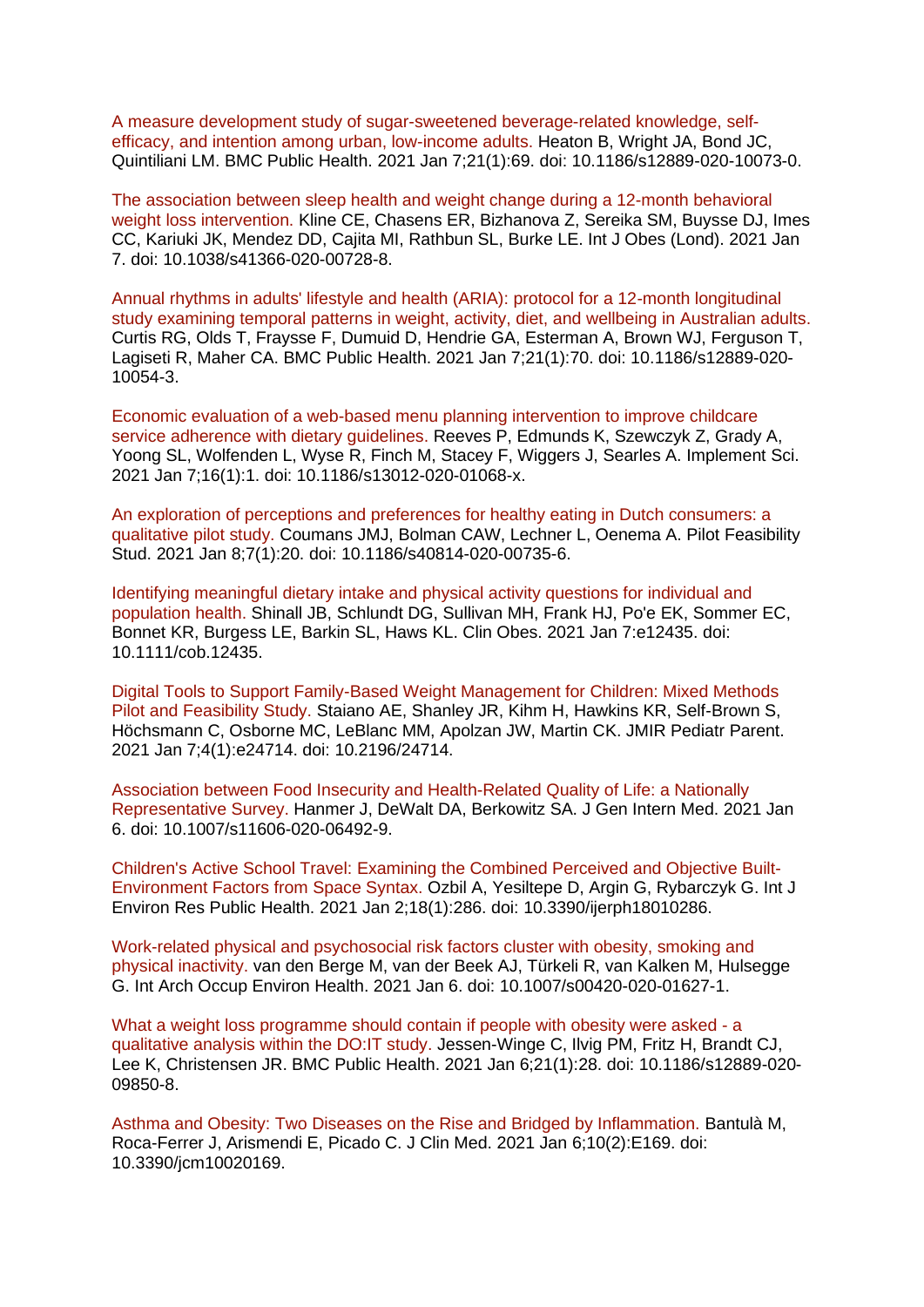[Living With Obesity: Expressions of Longing. U](https://eur01.safelinks.protection.outlook.com/?url=https%3A%2F%2Fpubmed.ncbi.nlm.nih.gov%2F33415264%2F&data=04%7C01%7CMaggie.Graham%40phe.gov.uk%7C9e2a88e7d1a54e2fb5f208d8b650ae87%7Cee4e14994a354b2ead475f3cf9de8666%7C0%7C0%7C637459804921745197%7CUnknown%7CTWFpbGZsb3d8eyJWIjoiMC4wLjAwMDAiLCJQIjoiV2luMzIiLCJBTiI6Ik1haWwiLCJXVCI6Mn0%3D%7C1000&sdata=Reg9q2y6giSjrgZVvAfahpVbWj9TDt4iJzl%2Fqztr3ss%3D&reserved=0)eland V, Dysvik E, Furnes B. SAGE Open Nurs. 2020 Jan 22;6:2377960819901193. doi: 10.1177/2377960819901193.

[Impact of obesity on pulmonary function: current understanding and knowledge gaps.](https://eur01.safelinks.protection.outlook.com/?url=https%3A%2F%2Fpubmed.ncbi.nlm.nih.gov%2F33394747%2F&data=04%7C01%7CMaggie.Graham%40phe.gov.uk%7C9e2a88e7d1a54e2fb5f208d8b650ae87%7Cee4e14994a354b2ead475f3cf9de8666%7C0%7C0%7C637459804921755190%7CUnknown%7CTWFpbGZsb3d8eyJWIjoiMC4wLjAwMDAiLCJQIjoiV2luMzIiLCJBTiI6Ik1haWwiLCJXVCI6Mn0%3D%7C1000&sdata=RzmMWan53mN8FuS4Lkh8rEENDka7l7LJ4TYPw09c1jA%3D&reserved=0)  Hegewald MJ. Curr Opin Pulm Med. 2020 Dec 24;Publish Ahead of Print. doi: 10.1097/MCP.0000000000000754.

[The healthy food marketing strategies study: design, baseline characteristics, and](https://eur01.safelinks.protection.outlook.com/?url=https%3A%2F%2Fpubmed.ncbi.nlm.nih.gov%2F33421079%2F&data=04%7C01%7CMaggie.Graham%40phe.gov.uk%7C9e2a88e7d1a54e2fb5f208d8b650ae87%7Cee4e14994a354b2ead475f3cf9de8666%7C0%7C0%7C637459804921765188%7CUnknown%7CTWFpbGZsb3d8eyJWIjoiMC4wLjAwMDAiLCJQIjoiV2luMzIiLCJBTiI6Ik1haWwiLCJXVCI6Mn0%3D%7C1000&sdata=1KsTHBKE8jR6uQ8B1L10Hvwo8HVc%2BAc6kZPDokjPopw%3D&reserved=0)  [supermarket compliance. G](https://eur01.safelinks.protection.outlook.com/?url=https%3A%2F%2Fpubmed.ncbi.nlm.nih.gov%2F33421079%2F&data=04%7C01%7CMaggie.Graham%40phe.gov.uk%7C9e2a88e7d1a54e2fb5f208d8b650ae87%7Cee4e14994a354b2ead475f3cf9de8666%7C0%7C0%7C637459804921765188%7CUnknown%7CTWFpbGZsb3d8eyJWIjoiMC4wLjAwMDAiLCJQIjoiV2luMzIiLCJBTiI6Ik1haWwiLCJXVCI6Mn0%3D%7C1000&sdata=1KsTHBKE8jR6uQ8B1L10Hvwo8HVc%2BAc6kZPDokjPopw%3D&reserved=0)lanz K, Chung A, Morales KH, Kwong PL, Wiebe D, Giordano DP, Brensinger CM, Karpyn A. Transl Behav Med. 2020 Dec 31;10(6):1266-1276. doi: 10.1093/tbm/ibaa078.

[The Frequency and Context of Snacking among Children: An Objective Analysis Using](https://eur01.safelinks.protection.outlook.com/?url=https%3A%2F%2Fpubmed.ncbi.nlm.nih.gov%2F33396846%2F&data=04%7C01%7CMaggie.Graham%40phe.gov.uk%7C9e2a88e7d1a54e2fb5f208d8b650ae87%7Cee4e14994a354b2ead475f3cf9de8666%7C0%7C0%7C637459804921765188%7CUnknown%7CTWFpbGZsb3d8eyJWIjoiMC4wLjAwMDAiLCJQIjoiV2luMzIiLCJBTiI6Ik1haWwiLCJXVCI6Mn0%3D%7C1000&sdata=Im9I4EESpgZiheLUDcAkc63LLVq4DieygYUQTFx%2FHcc%3D&reserved=0)  [Wearable Cameras. G](https://eur01.safelinks.protection.outlook.com/?url=https%3A%2F%2Fpubmed.ncbi.nlm.nih.gov%2F33396846%2F&data=04%7C01%7CMaggie.Graham%40phe.gov.uk%7C9e2a88e7d1a54e2fb5f208d8b650ae87%7Cee4e14994a354b2ead475f3cf9de8666%7C0%7C0%7C637459804921765188%7CUnknown%7CTWFpbGZsb3d8eyJWIjoiMC4wLjAwMDAiLCJQIjoiV2luMzIiLCJBTiI6Ik1haWwiLCJXVCI6Mn0%3D%7C1000&sdata=Im9I4EESpgZiheLUDcAkc63LLVq4DieygYUQTFx%2FHcc%3D&reserved=0)age R, Girling-Butcher M, Joe E, Smith M, Ni Mhurchu C, McKerchar C, Puloka V, McLean R, Signal L. Nutrients. 2020 Dec 30;13(1):E103. doi: 10.3390/nu13010103.

[Understanding the association between mother's education level and effectiveness of a child](https://eur01.safelinks.protection.outlook.com/?url=https%3A%2F%2Fpubmed.ncbi.nlm.nih.gov%2F33415958%2F&data=04%7C01%7CMaggie.Graham%40phe.gov.uk%7C9e2a88e7d1a54e2fb5f208d8b650ae87%7Cee4e14994a354b2ead475f3cf9de8666%7C0%7C0%7C637459804921775179%7CUnknown%7CTWFpbGZsb3d8eyJWIjoiMC4wLjAwMDAiLCJQIjoiV2luMzIiLCJBTiI6Ik1haWwiLCJXVCI6Mn0%3D%7C1000&sdata=ZKbjs7OGnrUhLUJog%2FyU5adMVC%2Fuugu0fVmB2dDnV7A%3D&reserved=0)  [obesity prevention intervention: a secondary analysis of an RCT. B](https://eur01.safelinks.protection.outlook.com/?url=https%3A%2F%2Fpubmed.ncbi.nlm.nih.gov%2F33415958%2F&data=04%7C01%7CMaggie.Graham%40phe.gov.uk%7C9e2a88e7d1a54e2fb5f208d8b650ae87%7Cee4e14994a354b2ead475f3cf9de8666%7C0%7C0%7C637459804921775179%7CUnknown%7CTWFpbGZsb3d8eyJWIjoiMC4wLjAwMDAiLCJQIjoiV2luMzIiLCJBTiI6Ik1haWwiLCJXVCI6Mn0%3D%7C1000&sdata=ZKbjs7OGnrUhLUJog%2FyU5adMVC%2Fuugu0fVmB2dDnV7A%3D&reserved=0)roccoli S, Bonvicini L, Djuric O, Candela S, Davoli AM, Ferrari E, Panza C, Storani S, Tamelli M, Fabbri A, Giorgi Rossi P. Epidemiol Prev. 2020 Sep-Dec;44(5-6 Suppl 1):153-162. doi: 10.19191/EP20.5- 6.S1.P153.085.

[Cost-Effectiveness of a National Sugar-Sweetened Beverage](https://eur01.safelinks.protection.outlook.com/?url=https%3A%2F%2Fpubmed.ncbi.nlm.nih.gov%2F33409452%2F&data=04%7C01%7CMaggie.Graham%40phe.gov.uk%7C9e2a88e7d1a54e2fb5f208d8b650ae87%7Cee4e14994a354b2ead475f3cf9de8666%7C0%7C0%7C637459804921775179%7CUnknown%7CTWFpbGZsb3d8eyJWIjoiMC4wLjAwMDAiLCJQIjoiV2luMzIiLCJBTiI6Ik1haWwiLCJXVCI6Mn0%3D%7C1000&sdata=9Nu2PslbXxi%2BgIT1oLmf5v4jJpWSR1qrFqDDJ2Exe3Q%3D&reserved=0) Tax to Reduce Cancer [Burdens and Disparities in the United States. D](https://eur01.safelinks.protection.outlook.com/?url=https%3A%2F%2Fpubmed.ncbi.nlm.nih.gov%2F33409452%2F&data=04%7C01%7CMaggie.Graham%40phe.gov.uk%7C9e2a88e7d1a54e2fb5f208d8b650ae87%7Cee4e14994a354b2ead475f3cf9de8666%7C0%7C0%7C637459804921775179%7CUnknown%7CTWFpbGZsb3d8eyJWIjoiMC4wLjAwMDAiLCJQIjoiV2luMzIiLCJBTiI6Ik1haWwiLCJXVCI6Mn0%3D%7C1000&sdata=9Nu2PslbXxi%2BgIT1oLmf5v4jJpWSR1qrFqDDJ2Exe3Q%3D&reserved=0)u M, Griecci CF, Kim DD, Cudhea F, Ruan M, Eom H, Wong JB, Wilde PE, Michaud DS, Lee Y, Micha R, Mozaffarian D, Zhang FF. JNCI Cancer Spectr. 2020 Aug 25;4(6):pkaa073. doi: 10.1093/jncics/pkaa073.

[Formative work to design a digital learning self-assessment and feedback tool](https://eur01.safelinks.protection.outlook.com/?url=https%3A%2F%2Fpubmed.ncbi.nlm.nih.gov%2F33414926%2F&data=04%7C01%7CMaggie.Graham%40phe.gov.uk%7C9e2a88e7d1a54e2fb5f208d8b650ae87%7Cee4e14994a354b2ead475f3cf9de8666%7C0%7C0%7C637459804921785174%7CUnknown%7CTWFpbGZsb3d8eyJWIjoiMC4wLjAwMDAiLCJQIjoiV2luMzIiLCJBTiI6Ik1haWwiLCJXVCI6Mn0%3D%7C1000&sdata=hs6iOF0rwoICAlz12xGQmeHNqUIm6D4A0rOS4N0JtDg%3D&reserved=0) to prevent [weight gain among college students. N](https://eur01.safelinks.protection.outlook.com/?url=https%3A%2F%2Fpubmed.ncbi.nlm.nih.gov%2F33414926%2F&data=04%7C01%7CMaggie.Graham%40phe.gov.uk%7C9e2a88e7d1a54e2fb5f208d8b650ae87%7Cee4e14994a354b2ead475f3cf9de8666%7C0%7C0%7C637459804921785174%7CUnknown%7CTWFpbGZsb3d8eyJWIjoiMC4wLjAwMDAiLCJQIjoiV2luMzIiLCJBTiI6Ik1haWwiLCJXVCI6Mn0%3D%7C1000&sdata=hs6iOF0rwoICAlz12xGQmeHNqUIm6D4A0rOS4N0JtDg%3D&reserved=0)apolitano MA, Lynch SB, Mavredes MN, Shambon BD, Posey L. Digit Health. 2020 Dec 17;6:2055207620979458. doi: 10.1177/2055207620979458.

[Understanding stigma and food inequity: a conceptual framework to inform research,](https://eur01.safelinks.protection.outlook.com/?url=https%3A%2F%2Fpubmed.ncbi.nlm.nih.gov%2F33421077%2F&data=04%7C01%7CMaggie.Graham%40phe.gov.uk%7C9e2a88e7d1a54e2fb5f208d8b650ae87%7Cee4e14994a354b2ead475f3cf9de8666%7C0%7C0%7C637459804921795171%7CUnknown%7CTWFpbGZsb3d8eyJWIjoiMC4wLjAwMDAiLCJQIjoiV2luMzIiLCJBTiI6Ik1haWwiLCJXVCI6Mn0%3D%7C1000&sdata=sIPV4nBy7H3VB0Odpuu%2F0Nw8ZOgepRxGiewUH26EWXQ%3D&reserved=0)  [intervention, and policy. E](https://eur01.safelinks.protection.outlook.com/?url=https%3A%2F%2Fpubmed.ncbi.nlm.nih.gov%2F33421077%2F&data=04%7C01%7CMaggie.Graham%40phe.gov.uk%7C9e2a88e7d1a54e2fb5f208d8b650ae87%7Cee4e14994a354b2ead475f3cf9de8666%7C0%7C0%7C637459804921795171%7CUnknown%7CTWFpbGZsb3d8eyJWIjoiMC4wLjAwMDAiLCJQIjoiV2luMzIiLCJBTiI6Ik1haWwiLCJXVCI6Mn0%3D%7C1000&sdata=sIPV4nBy7H3VB0Odpuu%2F0Nw8ZOgepRxGiewUH26EWXQ%3D&reserved=0)arnshaw VA, Karpyn A. Transl Behav Med. 2020 Dec 31;10(6):1350-1357. doi: 10.1093/tbm/ibaa087.

[Examining commonly used perceived and objective measures of fruit and vegetable access](https://eur01.safelinks.protection.outlook.com/?url=https%3A%2F%2Fpubmed.ncbi.nlm.nih.gov%2F33421088%2F&data=04%7C01%7CMaggie.Graham%40phe.gov.uk%7C9e2a88e7d1a54e2fb5f208d8b650ae87%7Cee4e14994a354b2ead475f3cf9de8666%7C0%7C0%7C637459804921805165%7CUnknown%7CTWFpbGZsb3d8eyJWIjoiMC4wLjAwMDAiLCJQIjoiV2luMzIiLCJBTiI6Ik1haWwiLCJXVCI6Mn0%3D%7C1000&sdata=RAHpMCrPKLexxzk8SSD3ylq%2BsnLKQAkyxm2Ki5pmk7Q%3D&reserved=0)  [in low-income populations and their association with consumption. H](https://eur01.safelinks.protection.outlook.com/?url=https%3A%2F%2Fpubmed.ncbi.nlm.nih.gov%2F33421088%2F&data=04%7C01%7CMaggie.Graham%40phe.gov.uk%7C9e2a88e7d1a54e2fb5f208d8b650ae87%7Cee4e14994a354b2ead475f3cf9de8666%7C0%7C0%7C637459804921805165%7CUnknown%7CTWFpbGZsb3d8eyJWIjoiMC4wLjAwMDAiLCJQIjoiV2luMzIiLCJBTiI6Ik1haWwiLCJXVCI6Mn0%3D%7C1000&sdata=RAHpMCrPKLexxzk8SSD3ylq%2BsnLKQAkyxm2Ki5pmk7Q%3D&reserved=0)aynes-Maslow L, McGuirt J, Trippichio G, Armstrong-Brown J, Ammerman AS, Leone LA. Transl Behav Med. 2020 Dec 31;10(6):1342-1349. doi: 10.1093/tbm/ibaa077.

[Thigh-worn accelerometry for measuring movement and posture across](https://eur01.safelinks.protection.outlook.com/?url=https%3A%2F%2Fpubmed.ncbi.nlm.nih.gov%2F33408875%2F&data=04%7C01%7CMaggie.Graham%40phe.gov.uk%7C9e2a88e7d1a54e2fb5f208d8b650ae87%7Cee4e14994a354b2ead475f3cf9de8666%7C0%7C0%7C637459804921805165%7CUnknown%7CTWFpbGZsb3d8eyJWIjoiMC4wLjAwMDAiLCJQIjoiV2luMzIiLCJBTiI6Ik1haWwiLCJXVCI6Mn0%3D%7C1000&sdata=Y1KAUSnfigymdhptDkveI6yeBPf%2F%2FVH5%2FYbT6KmES5o%3D&reserved=0) the 24-hour cycle: a [scoping review and expert statement. S](https://eur01.safelinks.protection.outlook.com/?url=https%3A%2F%2Fpubmed.ncbi.nlm.nih.gov%2F33408875%2F&data=04%7C01%7CMaggie.Graham%40phe.gov.uk%7C9e2a88e7d1a54e2fb5f208d8b650ae87%7Cee4e14994a354b2ead475f3cf9de8666%7C0%7C0%7C637459804921805165%7CUnknown%7CTWFpbGZsb3d8eyJWIjoiMC4wLjAwMDAiLCJQIjoiV2luMzIiLCJBTiI6Ik1haWwiLCJXVCI6Mn0%3D%7C1000&sdata=Y1KAUSnfigymdhptDkveI6yeBPf%2F%2FVH5%2FYbT6KmES5o%3D&reserved=0)tevens ML, Gupta N, Inan Eroglu E, Crowley PJ, Eroglu B, Bauman A, Granat M, Straker L, Palm P, Stenholm S, Aadahl M, Mork P, Chastin S, Rangul V, Hamer M, Koster A, Holtermann A, Stamatakis E. BMJ Open Sport Exerc Med. 2020 Dec 24;6(1):e000874. doi: 10.1136/bmjsem-2020-000874.

[The Four Domain Food Insecurity Scale \(4D-FIS\): development and evaluation of a](https://eur01.safelinks.protection.outlook.com/?url=https%3A%2F%2Fpubmed.ncbi.nlm.nih.gov%2F33421083%2F&data=04%7C01%7CMaggie.Graham%40phe.gov.uk%7C9e2a88e7d1a54e2fb5f208d8b650ae87%7Cee4e14994a354b2ead475f3cf9de8666%7C0%7C0%7C637459804921815158%7CUnknown%7CTWFpbGZsb3d8eyJWIjoiMC4wLjAwMDAiLCJQIjoiV2luMzIiLCJBTiI6Ik1haWwiLCJXVCI6Mn0%3D%7C1000&sdata=aONkTuRyB%2F5i3R4n5AB02ZyCz%2FpIzLVLag%2BVNf4fGzU%3D&reserved=0)  [complementary food insecurity measure. J](https://eur01.safelinks.protection.outlook.com/?url=https%3A%2F%2Fpubmed.ncbi.nlm.nih.gov%2F33421083%2F&data=04%7C01%7CMaggie.Graham%40phe.gov.uk%7C9e2a88e7d1a54e2fb5f208d8b650ae87%7Cee4e14994a354b2ead475f3cf9de8666%7C0%7C0%7C637459804921815158%7CUnknown%7CTWFpbGZsb3d8eyJWIjoiMC4wLjAwMDAiLCJQIjoiV2luMzIiLCJBTiI6Ik1haWwiLCJXVCI6Mn0%3D%7C1000&sdata=aONkTuRyB%2F5i3R4n5AB02ZyCz%2FpIzLVLag%2BVNf4fGzU%3D&reserved=0)ohnson CM, Ammerman AS, Adair LS, Aiello AE, Flax VL, Elliott S, Hardison-Moody A, Bowen SK. Transl Behav Med. 2020 Dec 31;10(6):1255-1265. doi: 10.1093/tbm/ibaa125.